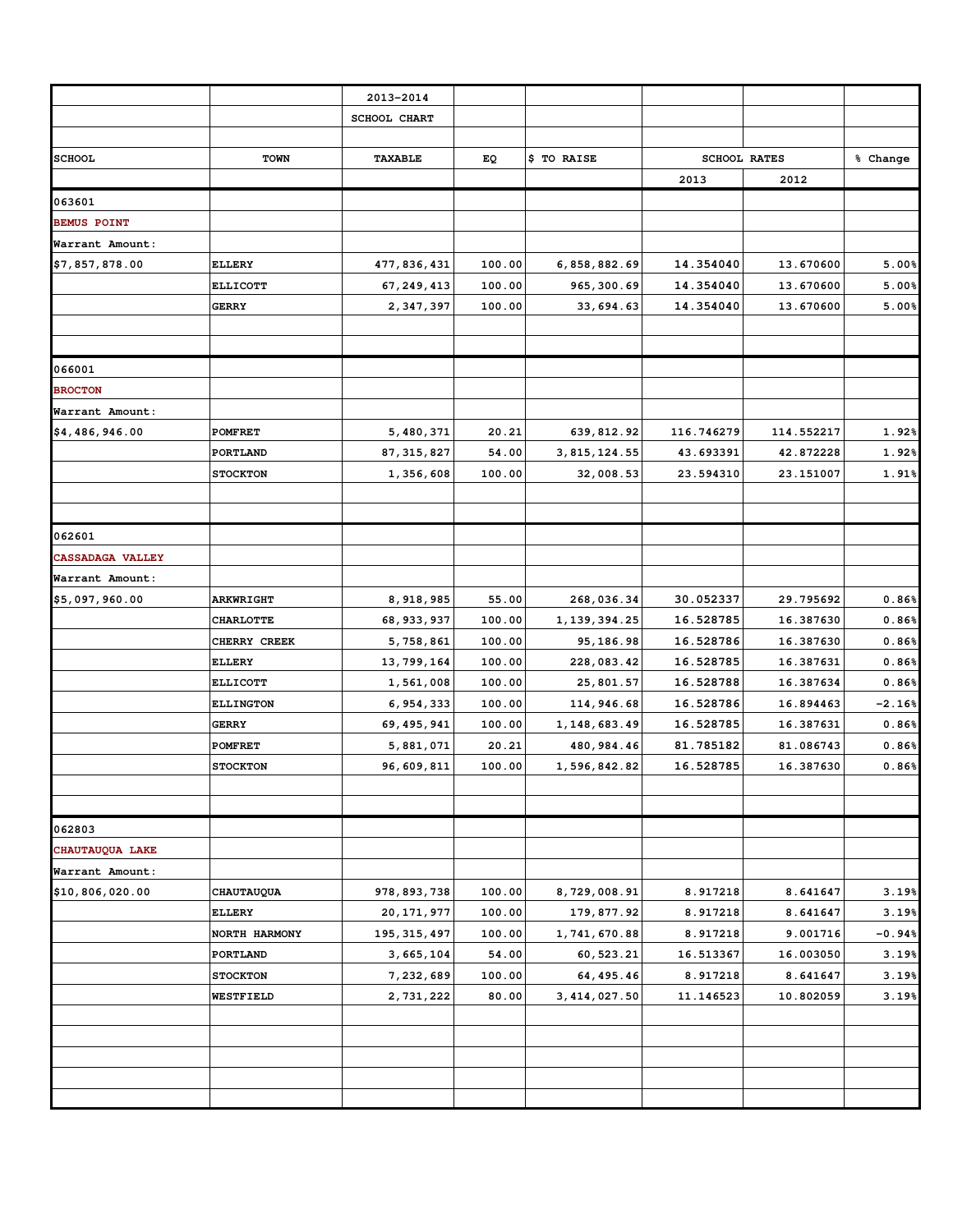|                      |                  | 2013-2014      |        |                |            |                     |          |
|----------------------|------------------|----------------|--------|----------------|------------|---------------------|----------|
|                      |                  | SCHOOL CHART   |        |                |            |                     |          |
| <b>SCHOOL</b>        | <b>TOWN</b>      | <b>TAXABLE</b> | EQ     | \$ TO RAISE    |            | <b>SCHOOL RATES</b> | % Change |
|                      |                  |                |        |                | 2013       | 2012                |          |
|                      |                  |                |        |                |            |                     |          |
| 063201               |                  |                |        |                |            |                     |          |
| <b>CLYMER</b>        |                  |                |        |                |            |                     |          |
| Warrant Amount:      |                  |                |        |                |            |                     |          |
| \$<br>3,966,909.00   | <b>CLYMER</b>    | 66,176,438     | 100.00 | 929, 361.43    | 14.043691  | 13.792286           | 1.82%    |
|                      | FRENCH CREEK     | 105, 985, 238  | 100.00 | 1,488,423.90   | 14.043691  | 13.792286           | 1.82%    |
|                      | <b>MINA</b>      | 110,054,047    | 100.00 | 1,545,565.00   | 14.043691  | 13.792286           | 1.82%    |
|                      | <b>SHERMAN</b>   | 253,400        | 100.00 | 3,558.67       | 14.043691  | 13.792306           | 1.82%    |
|                      |                  |                |        |                |            |                     |          |
| 060300               |                  |                |        |                |            |                     |          |
| <b>DUNKIRK CITY</b>  |                  |                |        |                |            |                     |          |
| Warrant Amount:      |                  |                |        |                |            |                     |          |
| \$9,614,516.00       | DUNKIRK-CITY     | 284, 927, 931  | 82.00  | 6, 563, 936.35 | 23.037181  | 23.043939           | $-0.03%$ |
|                      | DUNKIRK-TOWN     | 100, 457, 054  | 73.50  | 2,581,881.39   | 25.701345  | 25.708884           | $-0.03%$ |
|                      | <b>SHERIDAN</b>  | 17, 367, 935   | 70.00  | 468,698.25     | 26.986412  | 26.994329           | $-0.03%$ |
| 063801               |                  |                |        |                |            |                     |          |
| <b>FALCONER</b>      |                  |                |        |                |            |                     |          |
| Warrant Amount:      |                  |                |        |                |            |                     |          |
| \$6,856,116.00       | CARROLL          | 3,326,014      | 100.00 | 63,887.60      | 19.208459  | 18.877800           | 1.75%    |
|                      | <b>ELLICOTT</b>  | 223, 629, 996  | 100.00 | 4, 295, 587.55 | 19.208459  | 18.877800           | 1.75%    |
|                      | <b>ELLINGTON</b> | 43,089,142     | 100.00 | 827, 676.01    | 19.208459  | 19.461650           | $-1.30%$ |
|                      | <b>GERRY</b>     | 6,596,787      | 100.00 | 126,714.11     | 19.208459  | 18.877800           | 1.75%    |
|                      | POLAND           | 80,290,186     | 100.00 | 1,542,250.73   | 19.208459  | 19.068485           | 0.73%    |
| 064603               |                  |                |        |                |            |                     |          |
| <b>FORESTVILLE</b>   |                  |                |        |                |            |                     |          |
| Warrant Amount:      |                  |                |        |                |            |                     |          |
| \$3,622,430.00       | <b>ARKWRIGHT</b> | 20,864,348     | 55.00  | 681, 705.54    | 32.673225  | 31.519909           | 3.66%    |
| (Including Catt. Co) | <b>HANOVER</b>   | 92,583,982     | 98.00  | 1,697,713.78   | 18.337014  | 17.689745           | 3.66%    |
|                      | <b>SHERIDAN</b>  | 27, 305, 220   | 70.00  | 700,974.68     | 25.671820  | 24.765643           | 3.66%    |
|                      | VILLENOVA        | 13,072,420     | 65.00  | 361, 407.64    | 27.646575  | 26.670692           | 3.66%    |
|                      |                  |                |        |                |            |                     |          |
| 065801               |                  |                |        |                |            |                     |          |
| <b>FREDONIA</b>      |                  |                |        |                |            |                     |          |
| Warrant Amount:      |                  |                |        |                |            |                     |          |
| \$15,079,019.00      | ARKWRIGHT        | 6,438,200      | 55.00  | 268, 722.91    | 41.738826  | 40.485540           | 3.10%    |
|                      | DUNKIRK-TOWN     | 637,578        | 73.50  | 19, 913.56     | 31.233135  | 30.295300           | 3.10%    |
|                      | POMFRET          | 115, 214, 520  | 20.21  | 13,087,111.84  | 113.589084 | 110.178360          | 3.10%    |
|                      | PORTLAND         | 15,816,690     | 54.00  | 672, 395.43    | 42.511766  | 41.235270           | 3.10%    |
|                      | <b>SHERIDAN</b>  | 31, 434, 109   | 70.00  | 1,030,875.05   | 32.794791  | 31.810070           | 3.10%    |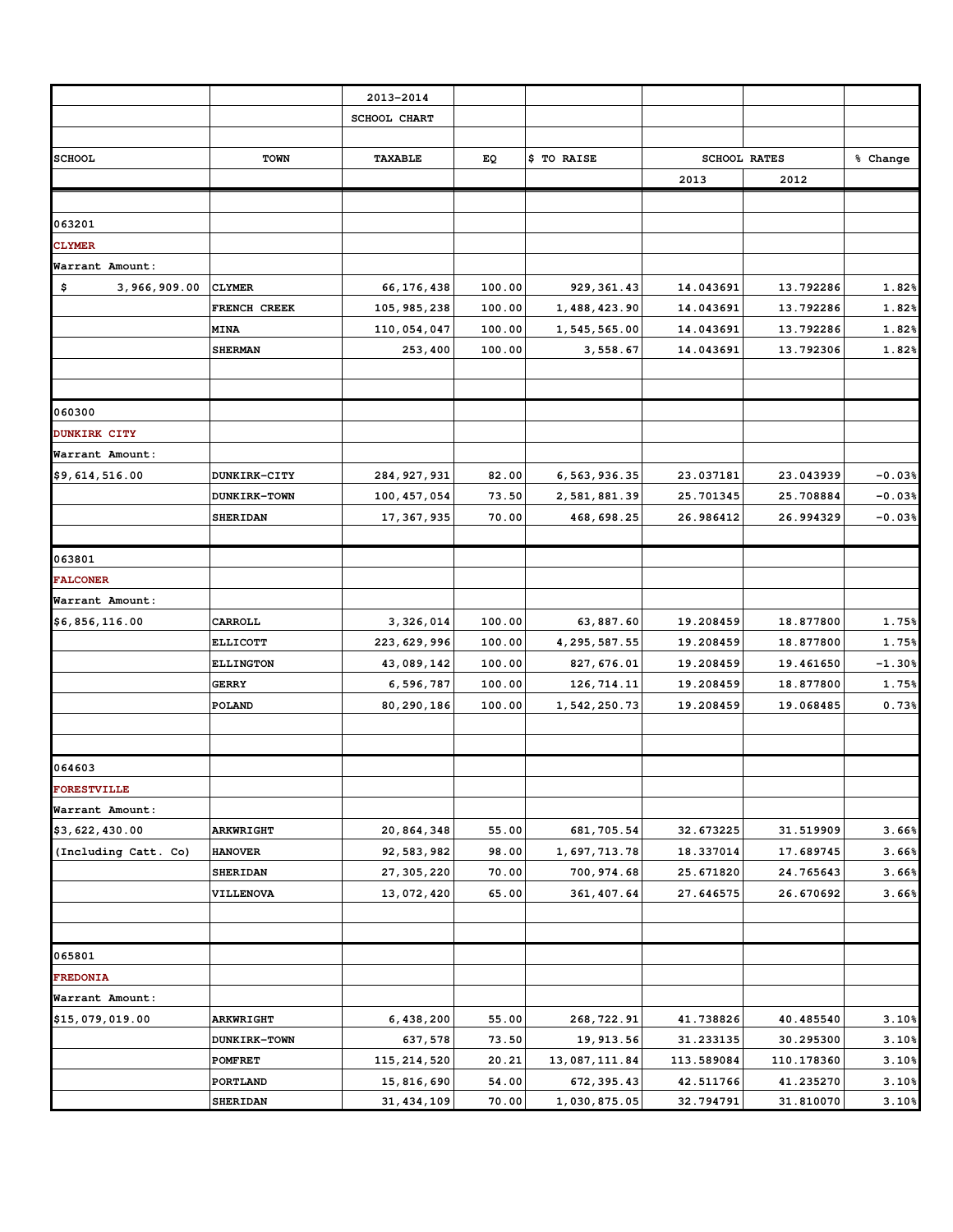|                        |                  | 2013-2014      |        |                |           |                     |          |
|------------------------|------------------|----------------|--------|----------------|-----------|---------------------|----------|
|                        |                  | SCHOOL CHART   |        |                |           |                     |          |
| <b>SCHOOL</b>          | <b>TOWN</b>      | <b>TAXABLE</b> | EQ     | \$ TO RAISE    |           | <b>SCHOOL RATES</b> | % Change |
|                        |                  |                |        |                | 2013      | 2012                |          |
|                        |                  |                |        |                |           |                     |          |
|                        |                  |                |        |                |           |                     |          |
| 062401                 |                  |                |        |                |           |                     |          |
| <b>FREWSBURG</b>       |                  |                |        |                |           |                     |          |
| Warrant Amount:        |                  |                |        |                |           |                     |          |
| \$4,982,166.00         | <b>BUSTI</b>     | 13, 445, 080   | 100.00 | 323, 560.97    | 24.065381 | 23.956298           | 0.46%    |
| (Including Catt. Co)   | CARROLL          | 130,085,094    | 100.00 | 3, 130, 619.56 | 24.065936 | 23.956855           | 0.46%    |
|                        | KIANTONE         | 44, 159, 452   | 100.00 | 1,062,714.04   | 24.065381 | 24.445208           | $-1.55%$ |
|                        | POLAND           | 12,531,060     | 100.00 | 301,564.73     | 24.065381 | 24.198238           | $-0.55%$ |
|                        |                  |                |        |                |           |                     |          |
| 047201                 |                  |                |        |                |           |                     |          |
| <b>GOWANDA</b>         |                  |                |        |                |           |                     |          |
| (includes Library Tax) |                  |                |        |                |           |                     |          |
| Warrant Amount:        |                  |                |        |                |           |                     |          |
| \$1,884.72             | <b>HANOVER</b>   | 106,140        | 98.00  | 1,862.85       | 17.550910 | 17.822200           | $-1.52%$ |
| (Including Catt. Co)   |                  |                |        |                |           |                     |          |
|                        |                  |                |        |                |           |                     |          |
| 060800                 |                  |                |        |                |           |                     |          |
| <b>JAMESTOWN</b>       |                  |                |        |                |           |                     |          |
| Warrant Amount:        | <b>JAMESTOWN</b> | 669, 711, 077  | 100.00 | 9,082,591.84   | 19.665628 | 19.731131           | $-0.33%$ |
| \$10,184,466.48        | <b>KIANTONE</b>  | 37, 918, 274   | 98.00  | 583,670.12     | 19.695181 | 20.141107           | $-2.21%$ |
|                        | <b>BUSTI</b>     | 25, 421, 386   | 100.00 | 364, 454.83    | 19.693623 | 19.736646           | $-0.22%$ |
|                        | <b>ELLICOTT</b>  | 10, 335, 080   | 100.00 | 152, 733.50    | 19.693623 | 19.736646           | $-0.22%$ |
|                        | CARROLL          | 51,600         | 100.00 | 1,016.19       | 19.693623 | 19.736646           | $-0.22%$ |
|                        |                  |                |        |                |           |                     |          |
| 064801                 |                  |                |        |                |           |                     |          |
| <b>PANAMA</b>          |                  |                |        |                |           |                     |          |
| Warrant Amount:        |                  |                |        |                |           |                     |          |
| \$3,461,172.00         | <b>BUSTI</b>     | 24,642,386     | 100.00 | 467, 258.53    | 18.961580 | 19.400410           | $-2.26%$ |
|                        | <b>HARMONY</b>   | 85, 481, 675   | 100.00 | 1,620,867.46   | 18.961580 | 19.796340           | $-4.22%$ |
|                        | NORTH HARMONY    | 71,031,931     | 100.00 | 1,346,877.51   | 18.961580 | 20.208760           | $-6.17%$ |
|                        | <b>SHERMAN</b>   | 1,380,080      | 100.00 | 26,168.49      | 18.961570 | 19.460520           | $-2.56%$ |
|                        |                  |                |        |                |           |                     |          |
|                        |                  |                |        |                |           |                     |          |
| 063001                 |                  |                |        |                |           |                     |          |
| PINE VALLEY            |                  |                |        |                |           |                     |          |
| Warrant Amount:        |                  |                |        |                |           |                     |          |
| \$1,845,851.70         | <b>ARKWRIGHT</b> | 1,499,952      | 55.00  | 48,328.79      | 32.220227 | 31.523688           | 2.21%    |
|                        | <b>CHARLOTTE</b> | 1,588,534      | 100.00 | 28, 150.61     | 17.721125 | 17.338028           | 2.21%    |
|                        | CHERRY CREEK     | 49, 753, 691   | 100.00 | 881, 691.36    | 17.721125 | 17.338028           | 2.21%    |
|                        | <b>ELLINGTON</b> | 11,804,271     | 100.00 | 209, 184.96    | 17.721125 | 17.874256           | $-0.86%$ |
|                        | VILLENOVA        | 24,886,817     | 65.00  | 678,495.98     | 27.263269 | 26.673890           | 2.21%    |
|                        |                  |                |        |                |           |                     |          |
|                        |                  |                |        |                |           |                     |          |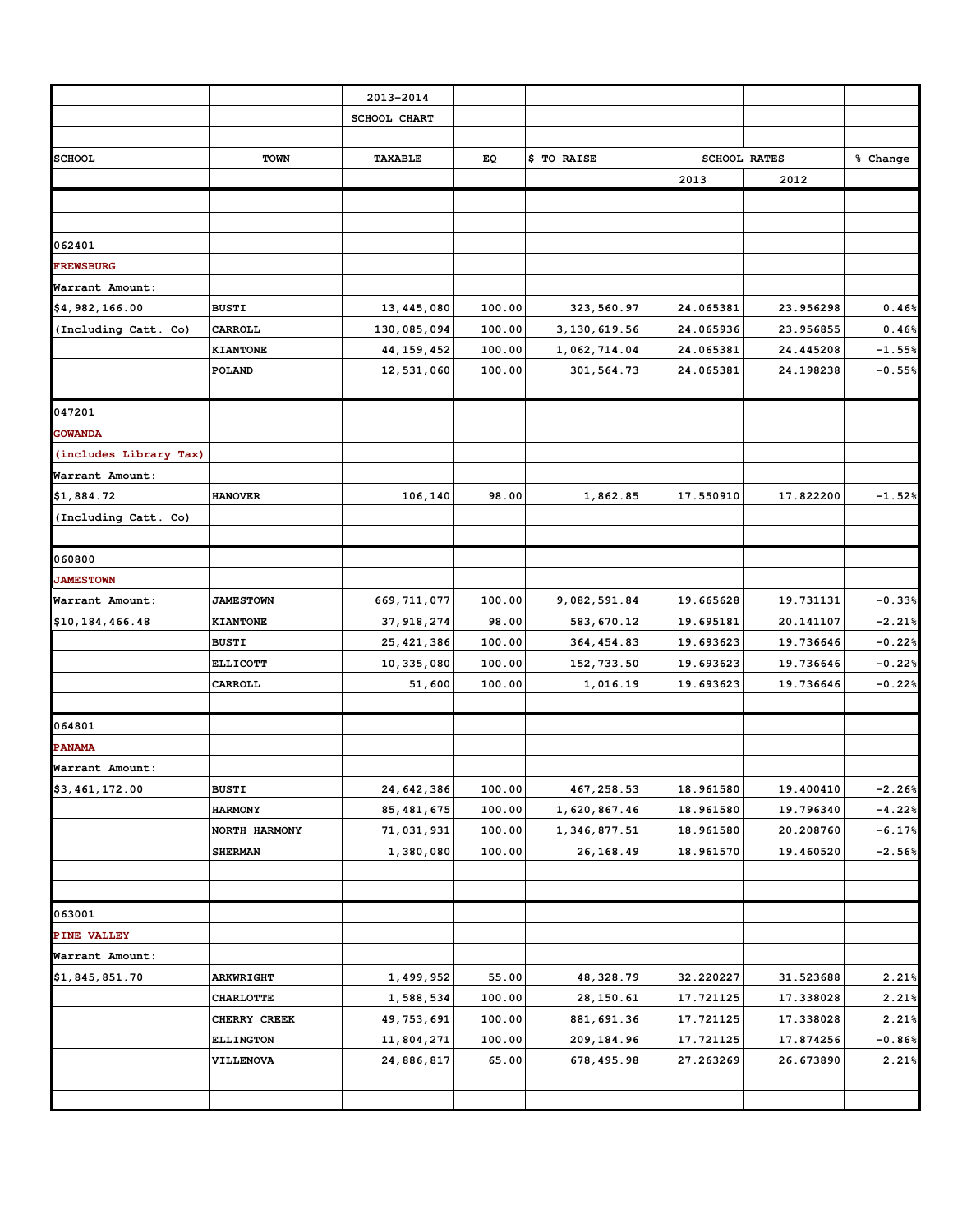|                        |                  | 2013-2014      |        |                |           |                     |          |
|------------------------|------------------|----------------|--------|----------------|-----------|---------------------|----------|
|                        |                  | SCHOOL CHART   |        |                |           |                     |          |
|                        |                  |                |        |                |           |                     |          |
| <b>SCHOOL</b>          | <b>TOWN</b>      | <b>TAXABLE</b> | EQ     | \$ TO RAISE    |           | <b>SCHOOL RATES</b> | % Change |
|                        |                  |                |        |                | 2013      | 2012                |          |
| 047601                 |                  |                |        |                |           |                     |          |
| <b>RANDOLPH</b>        |                  |                |        |                |           |                     |          |
| (includes Library Tax) |                  |                |        |                |           |                     |          |
| Warrant Amount:        |                  |                |        |                |           |                     |          |
| \$4,742,152.00         | <b>ELLINGTON</b> | 4, 137, 205    | 100.00 | 48,683.88      | 11.767336 | 12.024915           | $-2.14%$ |
| (Including Catt. Co)   | POLAND           | 4,856,129      | 100.00 | 57, 143.41     | 11.767275 | 11.781987           | $-0.12%$ |
|                        |                  |                |        |                |           |                     |          |
|                        |                  |                |        |                |           |                     |          |
|                        |                  |                |        |                |           |                     |          |
|                        |                  |                |        |                |           |                     |          |
| 066201                 |                  |                |        |                |           |                     |          |
| <b>RIPLEY</b>          |                  |                |        |                |           |                     |          |
| Warrant Amount:        |                  |                |        |                |           |                     |          |
| \$2,140,341.00         | <b>RIPLEY</b>    | 76,091,898     | 100.00 | 2, 140, 341.00 | 28.128369 | 29.417337           | $-4.38%$ |
|                        |                  |                |        |                |           |                     |          |
|                        |                  |                |        |                |           |                     |          |
| 066601                 |                  |                |        |                |           |                     |          |
| <b>SHERMAN</b>         |                  |                |        |                |           |                     |          |
| Warrant Amount:        |                  |                |        |                |           |                     |          |
| \$2,398,032.00         | CHAUTAUQUA       | 12, 393, 024   | 100.00 | 225, 714.00    | 18.212988 | 17.563172           | 3.70%    |
|                        | <b>CLYMER</b>    | 672,205        | 100.00 | 12,243.00      | 18.213194 | 17.562508           | 3.70%    |
|                        | FRENCH CREEK     | 4,055,004      | 100.00 | 73,854.00      | 18.213052 | 17.563285           | 3.70%    |
|                        | <b>MINA</b>      | 23, 109, 904   | 100.00 | 420,900.00     | 18.212971 | 17.563184           | 3.70%    |
|                        | NORTH HARMONY    | 3,032,537      | 100.00 | 55,231.00      | 18.212803 | 18.294791           | $-0.45%$ |
|                        | <b>RIPLEY</b>    | 17, 232, 216   | 100.00 | 313,850.00     | 18.212980 | 17.563152           | 3.70%    |
|                        | <b>SHERMAN</b>   | 58, 752, 752   | 100.00 | 1,070,062.00   | 18.212968 | 17.563160           | 3.70%    |
|                        | WESTFIELD        | 9,934,793      | 80.00  | 226, 178.00    | 22.766252 | 21.953979           | 3.70%    |
|                        |                  |                |        |                |           |                     |          |
|                        |                  |                |        |                |           |                     |          |
| 064601                 |                  |                |        |                |           |                     |          |
| <b>SILVER CREEK</b>    |                  |                |        |                |           |                     |          |
| (includes Library Tax) |                  |                |        |                |           |                     |          |
| Warrant Amount:        | <b>HANOVER</b>   | 254, 953, 721  | 98.00  | 4,580,266.03   | 17.965088 | 17.642332           | 1.83%    |
| \$5,661,824.00         | <b>SHERIDAN</b>  | 42,846,644     | 70.00  | 1,077,641.22   | 25.151123 | 24.699264           | 1.83%    |
| (Including Erie Co)    |                  |                |        |                |           |                     |          |
|                        |                  |                |        |                |           |                     |          |
|                        |                  |                |        |                |           |                     |          |
| 062201                 |                  |                |        |                |           |                     |          |
| <b>SOUTHWESTERN</b>    |                  |                |        |                |           |                     |          |
| Warrant Amount:        | <b>BUSTI</b>     | 421, 239, 458  | 100.00 | 8,631,676.29   | 20.491139 | 20.303257           | 0.93%    |
| \$12,379,950.00        | <b>ELLICOTT</b>  | 180, 263, 956  | 100.00 | 3,693,805.06   | 20.491091 | 20.303257           | 0.93%    |
|                        | <b>HARMONY</b>   | 2,658,185      | 100.00 | 54,468.66      | 20.490920 | 20.717719           | $-1.09%$ |
|                        |                  |                |        |                |           |                     |          |